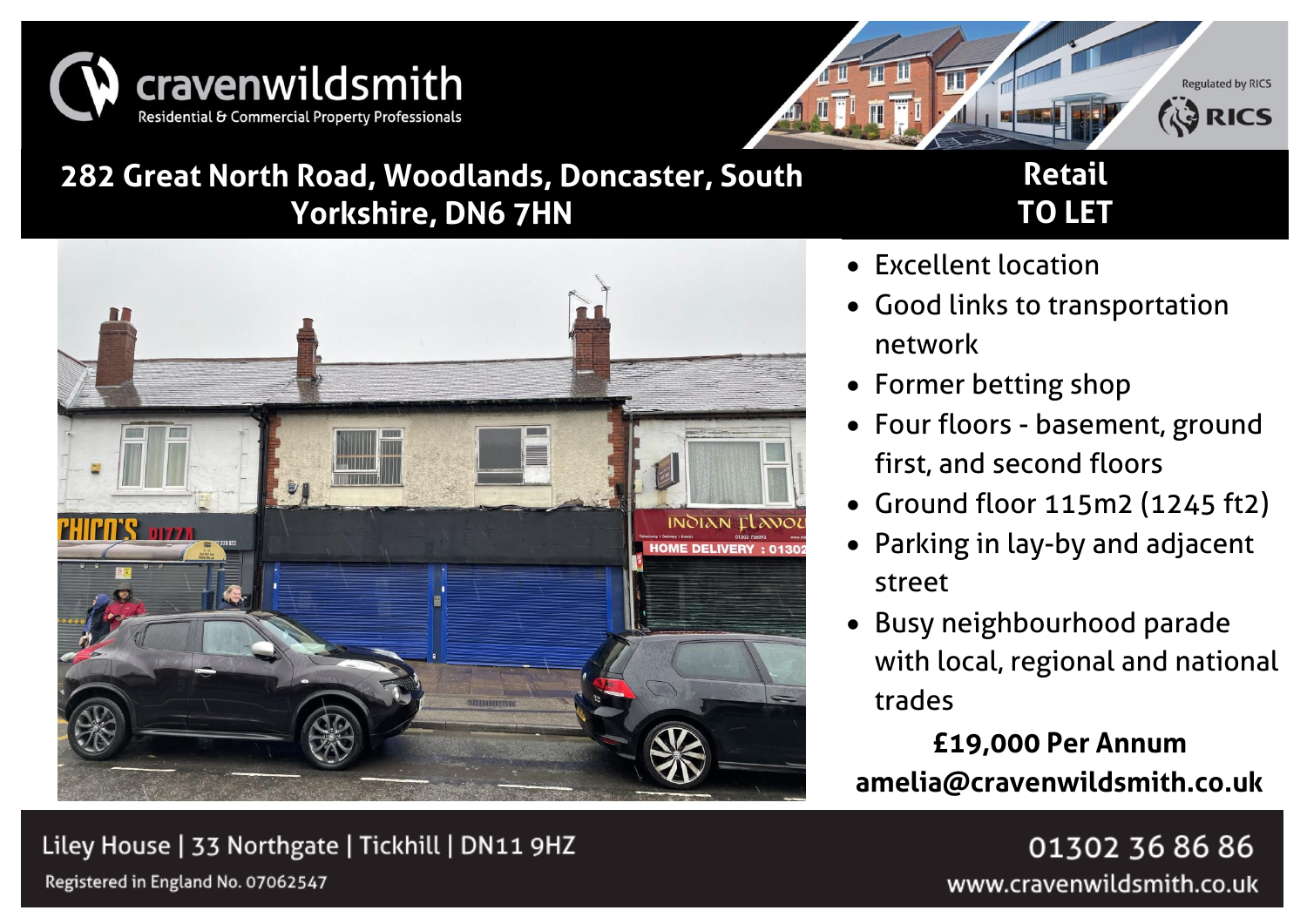



#### **Location**

parade also benefits from parking to the front and on or potential for office space. the adjacent side streets. For more detail, please see location plans below.

#### **Business Rates**

information was obtained from an inspection of the of the cost of maintaining any common parts. VOA website in February 2022. The RV is NOT the rates you pay for further information see https://www.gov.uk/calculate-your-business-rates

Small business rates relief may be available on this property, for further details see https://www.gov.uk/apply-for-business-raterelief/small-business-rate-relief

#### **Description & Accommodation**

#### **Rental Deposit**

Located on the busy A638 Great North Road between The accomodation is split over four floors. The ground A rental deposit may be required. Doncaster Town Centre and the A1(m) Readhouse floor comprises a retail space, kitchen, wc and store. Interchange. Near the Co-Op and Post Office, the The upper floors and basement can be used as storage **Legal Costs** The ingoing tenant to be responsible for all legal costs incurred within this transaction.

#### **Terms**

The rateable value in the 2017 list is £12,750. This of insurance, all repairs, decorations and a proportion For viewings & further information contact: Craven The property is available by way of a new 3-year lease or longer. The tenant shall be responsible for the cost **Viewing**

Wildsmith on: **01302 36 86 86** Email: amelia@cravenwildsmith.co.uk Search onlin[e www.cravenwildsmith.co.uk](http://www.cravenwildsmith.co.uk/)

### Liley House | 33 Northgate | Tickhill | DN11 9HZ

Registered in England No. 07062547

01302 36 86 86 www.cravenwildsmith.co.uk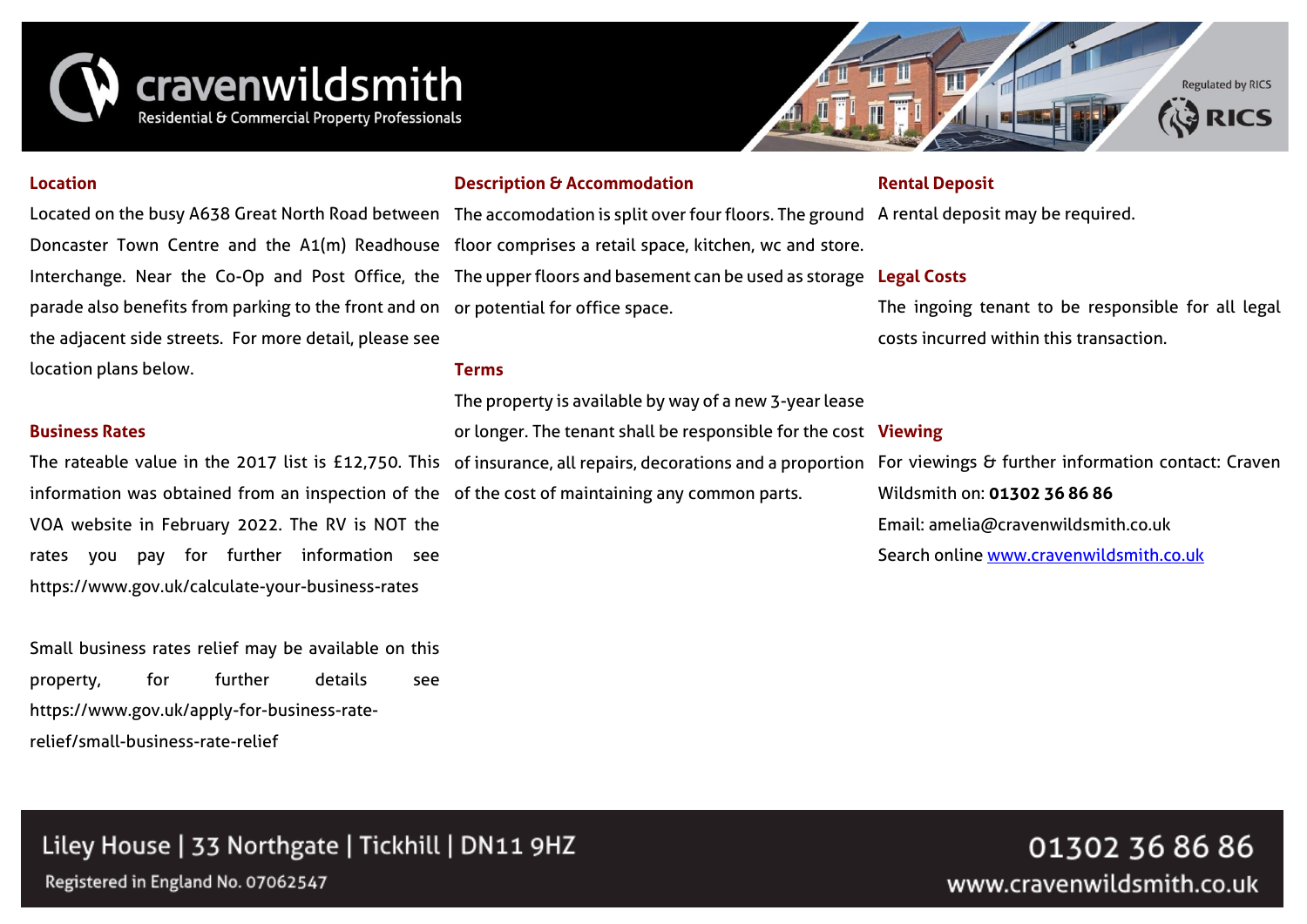





Liley House | 33 Northgate | Tickhill | DN11 9HZ

Registered in England No. 07062547

01302 36 86 86 www.cravenwildsmith.co.uk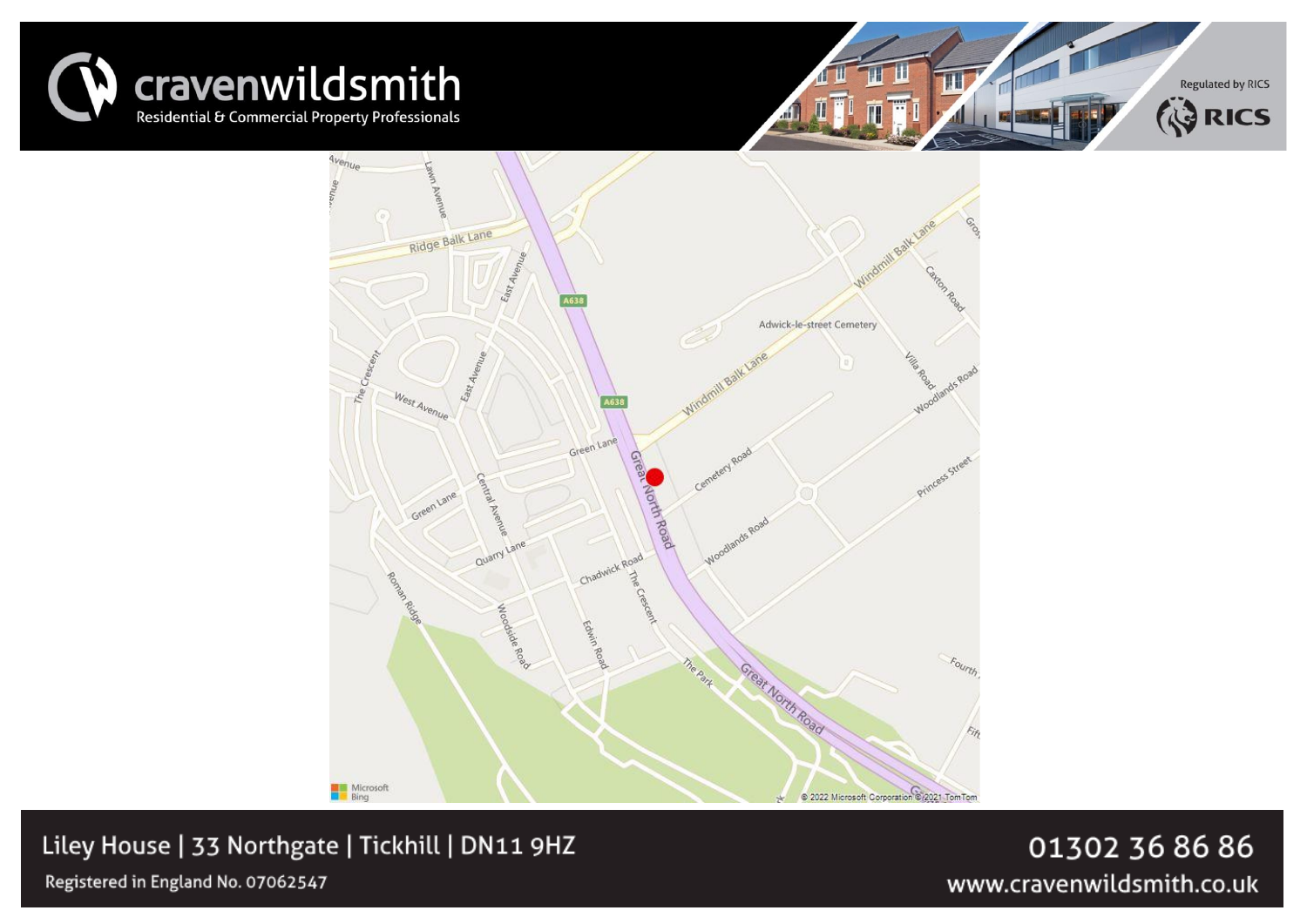



#### **Energy Performance Certificate (EPC)**

#### **Offer Procedure:**

#### **Code of leasing practice:**

An EPC has been requested. **An EPC is required for** To make an offer on this property supply us with the Prospective tenants should be aware of The Code for **virtually all properties that are to be let or sold, if you** relevant details, which will be passed on to our client. Leasing Business Premises in England and Wales **require an EPC please ask us for more information.** To advise our clients we will need to establish your 2007. The code recommends you seek professional ability to proceed, which may include financial advice prior to committing to take a commercial qualification by an Independent Referencing property. The code can be obtained from the agent or downloaded from

Company.

[www.leasingbusinesspremises.co.uk](http://www.leasingbusinesspremises.co.uk/)

#### **Money Laundering:**

Money Laundering Regulations require us to identify parties to a transaction. All parties will be required to provide proof of identity.

#### **Privacy Policy**

See [http://craven-wildsmith.co.uk/about/privacy](http://craven-wildsmith.co.uk/about/privacy-policy/)[policy/](http://craven-wildsmith.co.uk/about/privacy-policy/)

Liley House | 33 Northgate | Tickhill | DN11 9HZ

Registered in England No. 07062547

01302 36 86 86 www.cravenwildsmith.co.uk